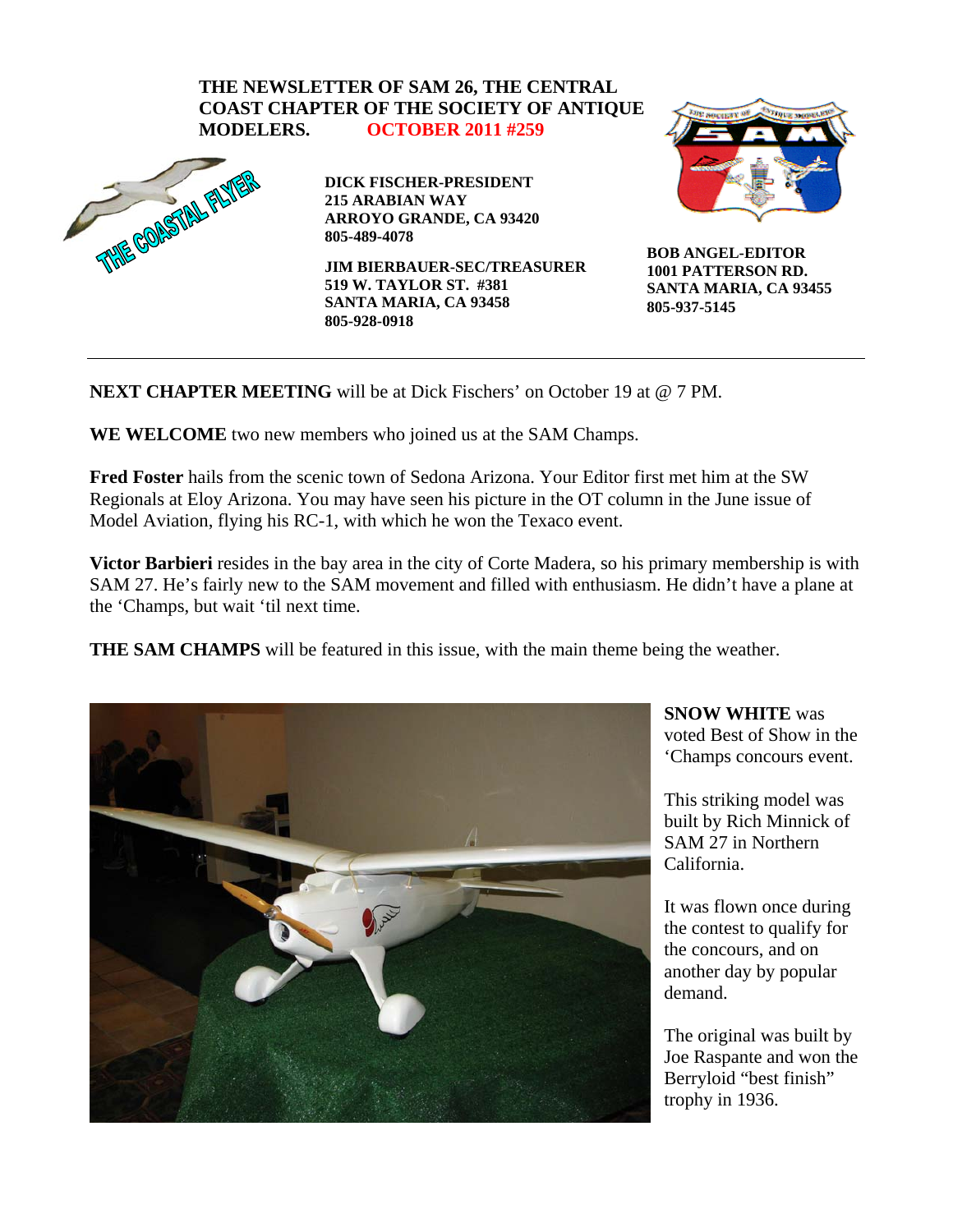**Wind,** rain, thunder, lightning, heat, cool, and a short burst of sleet were all features of the 'Champs this year. But there was some decent flying time each day (at least for RC) and most of the group took it in stride. The contest Manager and both CD's kept their cool, making necessary adjustments with contestant input as needed each day.

 The FF guys were the most disadvantaged in that a couple of days were cancelled out completely for wind. On our arrival at the RV park late Saturday the temperature was in the 90's, but decreased before the flying started Monday, and continued a nice downward trend through the week. We don't often need air conditioning or heat in the trailer but this time we used both.

The HQ Hotel/Casino is just a mile or two from Hoover Dam, so Sunday morning Marjorie and I drove over the old dam and back, now a dead end trip. Then we drove over the new high bridge, but were disappointed that there was no view while driving. They've built a raised concrete wall to keep traffic flowing safely and smoothly. You can park and walk the bridge to get the view.

Retreating to the HQ Hacienda, lunch was some very good custom built sandwiches at the quick lunch & snack shop. Sunday PM, everyone picked up contestant packages in the meeting/dining hall that was ours for the week. At the pilots briefing all sorts of suggestions emerged as to how to handle the upcoming weather. In the end it was decided not to tinker with the original schedule and adjust each day as necessary. That turned out best.

**Monday** was calm and flyable until the afternoon. I happened to have my Bomber up when the storm front suddenly came through. The ship got sucked up into a thermal and moved downwind before I could fly back or spin it down. I could barely see it at times, let alone control it. Andy Latowski came over to bail me out with his sharp younger eyes. I soon just handed him the transmitter and took the zero score rather than lose the ship. Andy brought it back within visibility, and handed back the tranny. I flew it on back in for a close landing so I could nab it before the wind could take it. That first day event made me a complete chicken for the rest of the contest. Few flights were posted for the rest of the day.

Braver souls than I got in more flights during the contest, but many also ended up crashing on or off the field landing zone. RC has the advantage over FF in the wind, in that if all goes well, you can complete the flight up until the landing. Ahh, but the landing! You'd better be fast on your feet and/or have a good "catcher" ready to nab the ship before the wind snatches and tumbles it.



Here's how it's done in high winds.

A quick but steady hand on the controls is needed, along with good coordination between pilot and catcher.

Or if the flier has things well in hand, he can bring it back and pounce on it himself.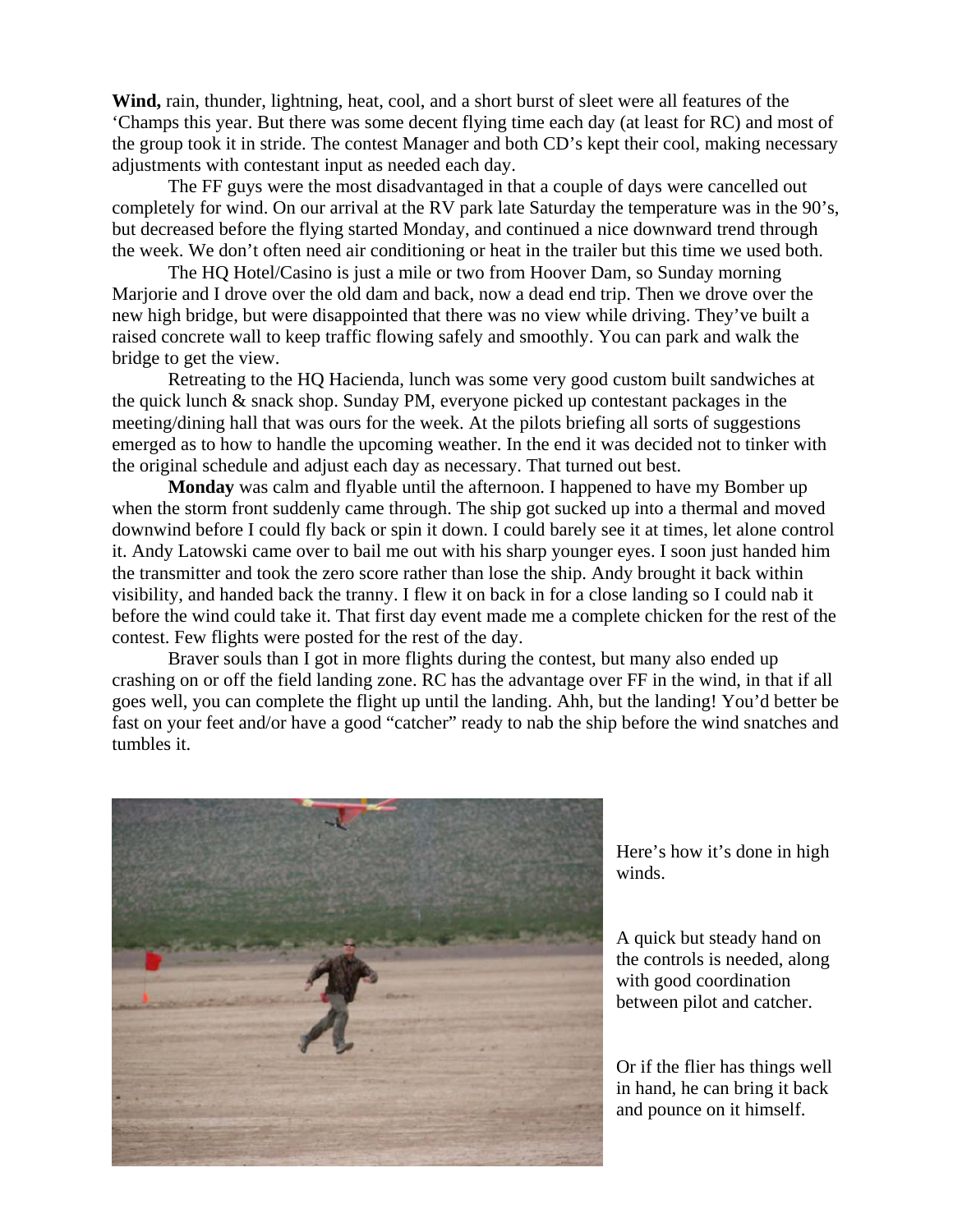**Monday PM** the rains came, and up on the hill in Boulder city at the RV park, we went to bed with a fearsome thunder and lightning show all around. It rained on and off all night.

**Tuesday:** The rain was gone. But thinking the field would be under water and impassible, we headed down late. It turned out that the field hadn't received nearly as much rain as did Boulder. But it was enough that Steve Roselle, our RC CD had moved the flying area south and nearer the highway where a higher and drier gravelly area was suitable. I flew one event, but scrubbed out on the second one I'd scheduled for the day, when the winds came up that afternoon.

 With some free time before the evening bean feed and engine raffle, Marjorie and I drove over to the town of Nelson and the mine area. It was a worthwhile trip which was described more thoroughly with a picture report by Chris Reck in the latest SAM Speaks (#221). The store was closing for the day, but the fellow who owns the store (and the whole town) waved us in and gave us a nice history briefing. If you've ever watched "American Pickers" on TV, it gives you some idea of the old stuff he has spread all over the place inside and out.



Here's a view of the side entrance of the funky little store at the Nelson mine. I asked the owner if he bought or sold any of that "picker" type stuff, and he said neither. He'd just been accumulating it for years. There didn't really seem to be much for sale except cold drinks, but then we were too busy looking at the displays, which included a bedroom inhabited by some aliens plus several skulls and other things. The town was located about 20 miles from Tuesdays' flying site over a good road with almost no traffic.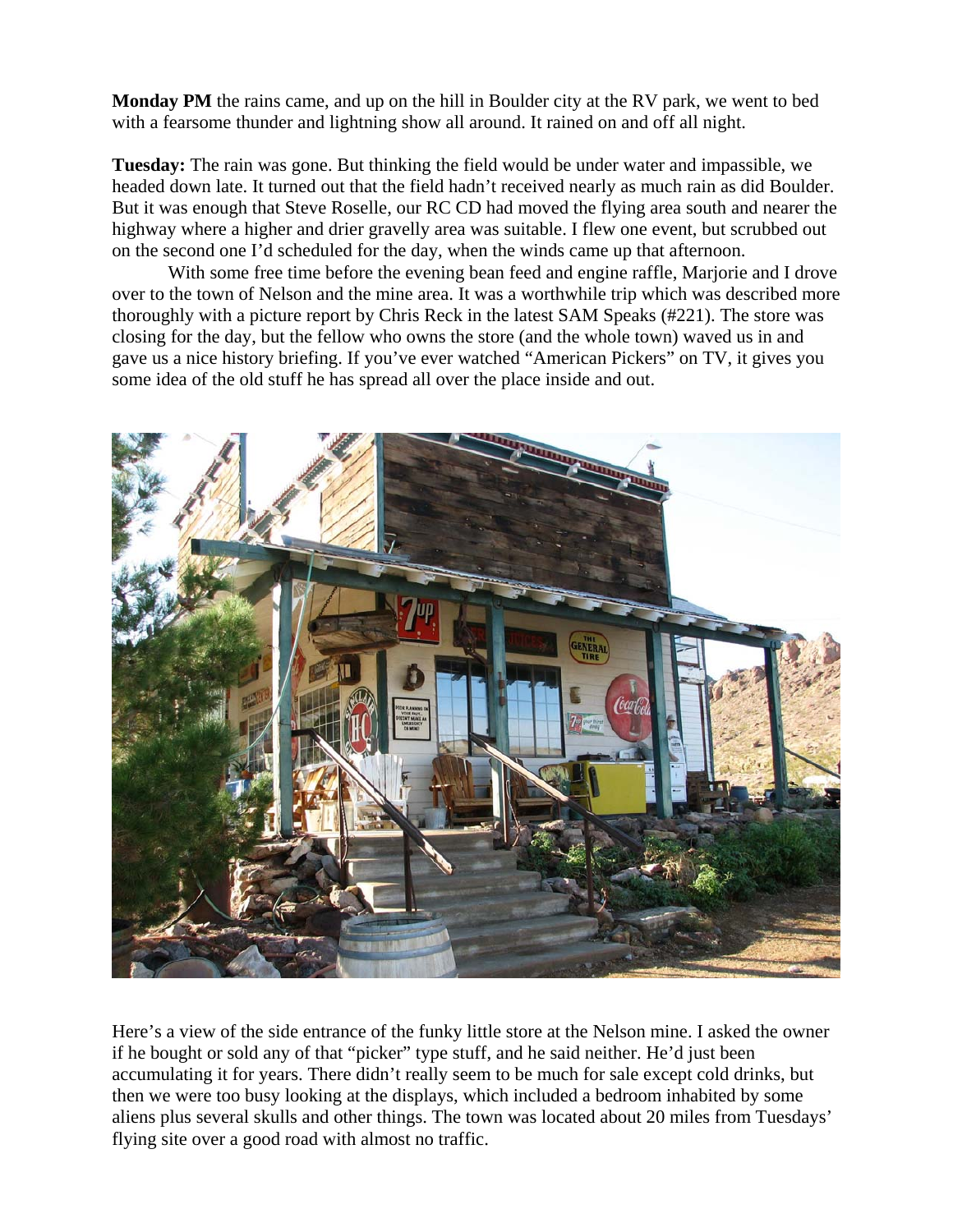**Wednesday:** We arrived at the field to find the good air had been used up by the early birds, who'd asked permission to fly before I'd even consider getting out of bed. The wind was up and didn't improve all day. So another ship got put away without flying. We hung around for several hours before finally giving up and heading back up the hill. We went back to the Hacienda that evening for the concours, swap meet, and annual business meeting.

 Ron Boots is a good conscientious Treasurer who has managed to invest a major cash donation or two, plus proceeds from engine raffle donations. This has built up the SAM treasury to approximately \$100,000 and avoids the always threatened dues increase. The figure I didn't hear was what are the approximate annual expenses? But I didn't dare ask the question, because Ron tends to wander into double overtime with a microphone in his hand. It'll be quicker to read the figure when the annual report is published.

**Thursday:** The weather report was for high winds and rain in the morning, diminishing to nice toward the afternoon. The report was for Boulder, but the field conditions turned out to be pretty much the opposite. I got the Brown LER event flown and spent the afternoon timing, watching, catching, and sometimes ducking the occasional crash as the wind picked up. That concluded my flying schedule. I'd brought four ships, flown only two, but two events each for those two. But most importantly, I took home four intact ships. With the evening free, we drove over to the Hacienda and tried the buffet, which seemed about average for a Casino buffet.



Here we have Tiziano Bortolai, one of the four gentlemen who attended from Italy. They refer t o Tiziano as "The Dancer" bec ause of his animated flying style which captures a lot of interes t.

It's poetry in motion as he applies continuous body English while flying; sometimes defying gravity on one leg.

The unusual technique got him a  $2<sup>nd</sup>$  place in the glow Texaco event.

The Europeans are big on both Texaco and gliders. Glider interest probably grew during WWII when power flying wasn't available for various reasons. Their typical Texaco ships are diesel powered, with special fuel tanks designed to drain every drop of the fuel allotment. Under our rules the maximum fuel allotment one can get is 28cc, or about 1 liquid ounce for a ship weighing 7 lbs.

Walther Gianati won the glow Texaco event using equipment as described above. The other Italians in attendance were Giorgio Chrismani and Gabrielli Montebelli. Gabrielli has a good command of the English language, and often acts as interpreter.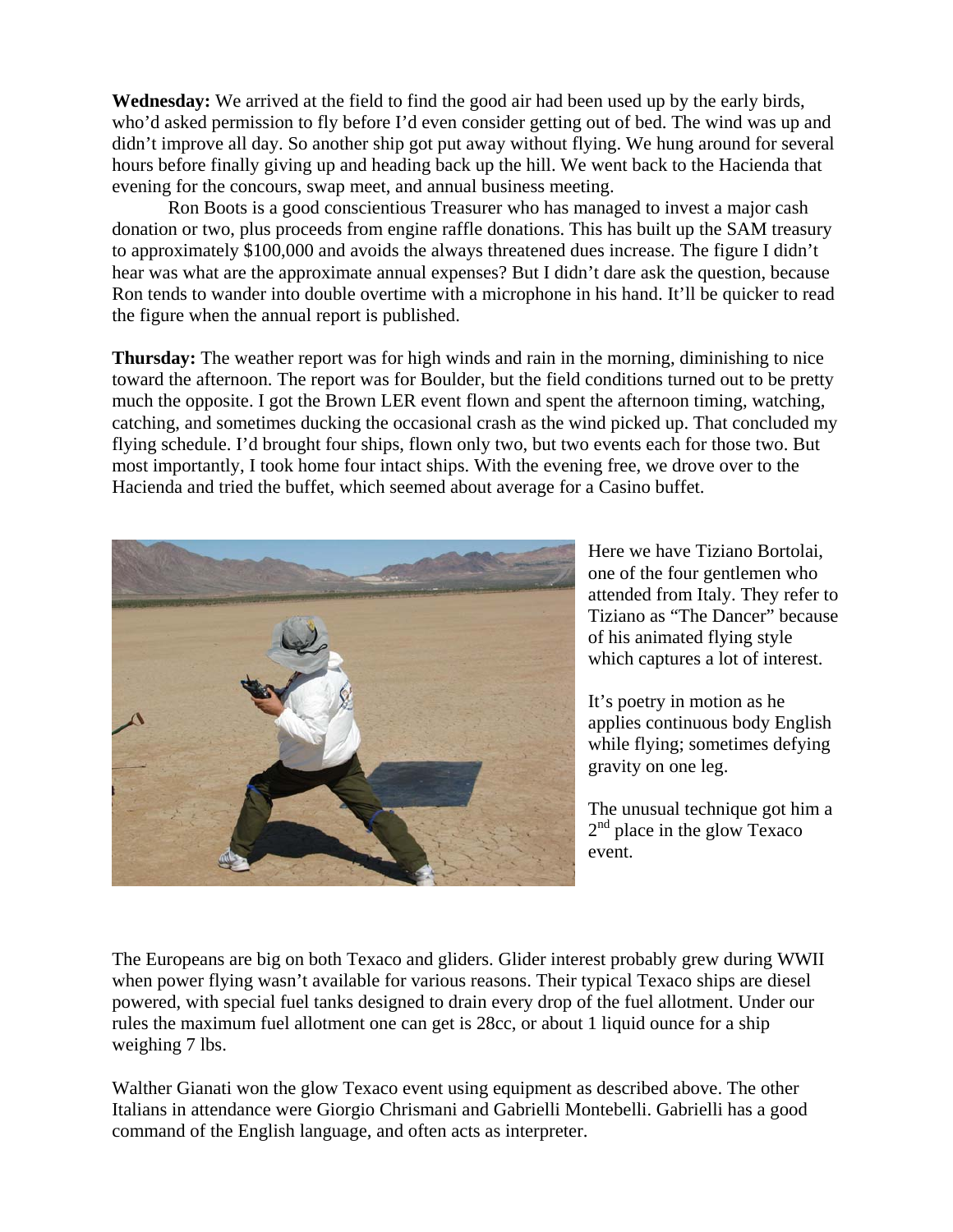**Friday** was the mop up day for the special events. It also happened to be the best weather of the week I wasn't scheduled to fly, so just relaxed, timed and took pictures. Dave Harding's Boehle Giant put up its' final flight in calm air. A few hundred feet up, it suddenly went out of control, spinning down until a wing folded and crashed badly. Dave says the early post mortem indicates a receiver battery failure. He's going to do some more testing on the battery to see if there isn't a dead cell. The evenings' concluding banquet was done as a buffet, which worked out better and faster than waiting for service as in the past.

With knowledge gained about the weather peculiarities, I and probably everyone else would now be in better shape to fly the weeks' events. It boils down to just getting in the air as early as possible each day.

Ed Hamler was rightfully proud of his SAM 27 as being probably the largest Chapter in SAM w ith around 150 members. At the banquet Ed asked the SAM 27 guys to stand up as proof of their awesome numbers. I didn't count, but maybe 10 rose up.

But our own SAM 26 probably had the best turnout of enthusiastic Champs' fliers as we have m any who have dual memberships in SAM 26 in addition to chapters closer to their home. Looking down our roster, I count 25 of our members who were there. I won't list them lest I leave someone out.



Chuck Kime escorts Dave Harding's Boehle Giant back from a successful electric powered. successful results. The Giant has been a popular participant in a number of SAM Champs and flight. A changeover to a Forster 99 spark ignition engine took place afterward with less other events for a few years.

The low spot in the background hills is Railroad Pass which is the gateway to Las Vegas.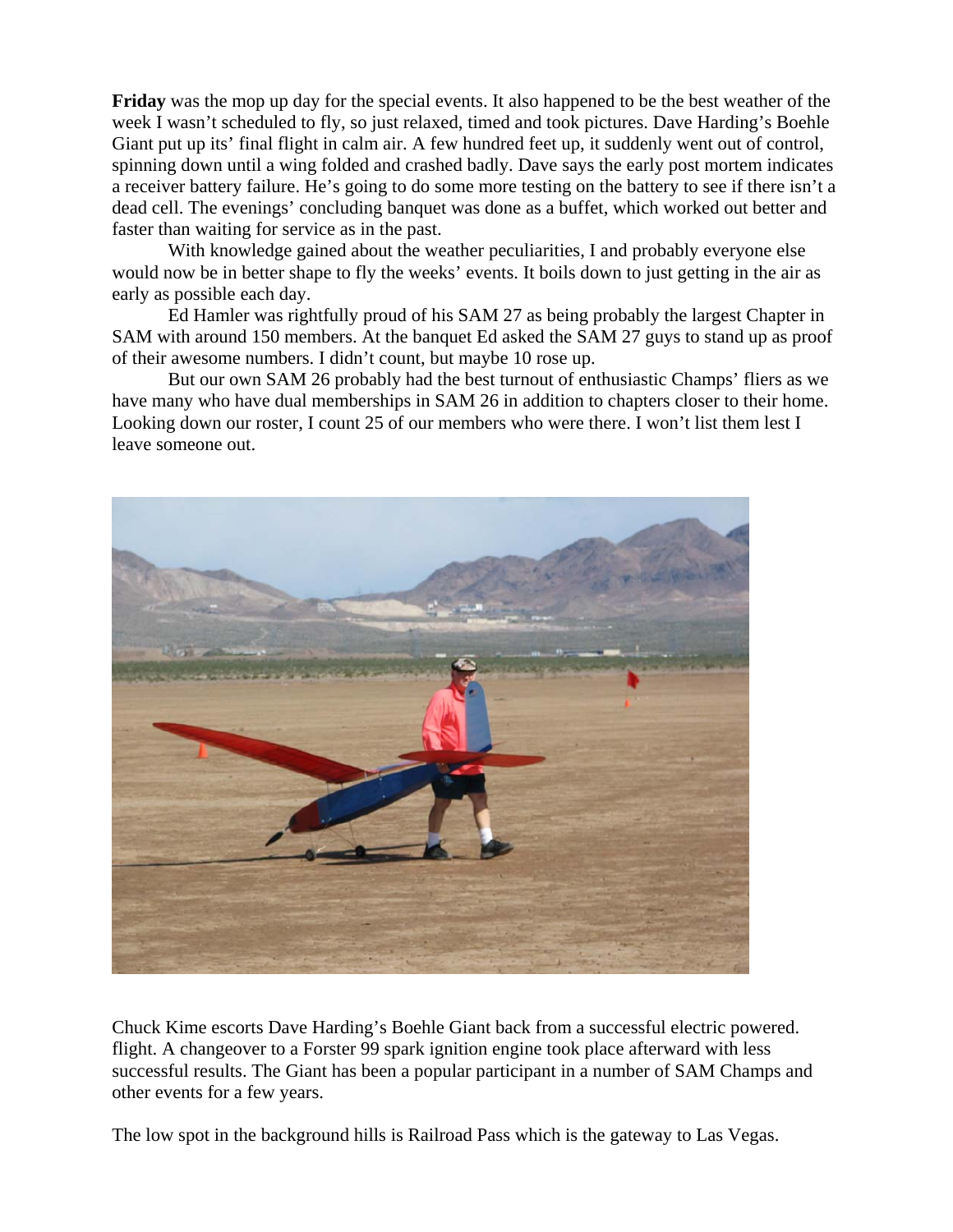## Final Results of the 36th Annual SAM 27 Crash & Bash Schmidt Ranch, Elk Grove, California September 23, 24, 25, 2011

 $\mathbf{1}$ 

 $\overline{2}$ 

 $\overline{\mathbf{3}}$ 

 $\overline{4}$ 

5

 $\,6\,$ 

 $\overline{7}$ 

8

 $\overline{9}$ 

 $10$ 

 $\mathbf{1}$ 

 $\boldsymbol{2}$ 

 $\overline{\mathbf{3}}$ 

 $\overline{4}$ 

5

6

 $\mathbf{1}$ 

 $\overline{c}$ 

3

 $\ddot{ }$ 

5

 $\mathbf{6}$ 

 $\mathbf 1$ 

 $\overline{c}$ 

3

 $\overline{\mathbf{4}}$ 

 $\overline{\mathbf{5}}$ 

## 1/2 A TEXACO & 1/2 A Scale Duration Combined Contestant SAM Model Area  $\overline{z}$ 3 Score Prize  $\mathbf{1}$ Fred Landman Spook 328  $9:14$ 15:00 15:00 30:00 \$33 **Walther Gianati** 62 Diavolo 15:00 300 7:36  $5:14$ 22:36 \$26 Jake Chichilitti  $21$ Taylor C2 Cub 300  $8:21$ 12:07 20:28 \$20 Mike Clancy 27 Playboy Sr. 288  $6:45$  $6:04$ 9:50 16:35  $$13$ Gabriele Montebelli 27 Dallaire Sportster 320  $6:50$ 4:56 3:34 11:46 \$7 Tom Empey 49  $MG-H$  $2:04$ 288  $1:03$  $5:31$  $7:35$ Jake Chichilitti 21 **Baby Playboy** 296  $4:52$ 7:02  $7:43$ 14:45 Fred Landman **Taylor Craft** 310 6:38  $8:06$ 14:44 27 Don Bekins Anderson Pylon 293 **DNF** Dave Lewis 21 Anderson Pylon 293 **DNF** Speed 400 LMR Contestant SAM Model Area  $\mathbf{1}$  $\overline{c}$ 3 Score Prize Steve Roselle  $10:11$ 21 **Dallaire Sportster** 14:30 300 15:00 29:30 \$18 Loren Kramer 27 Playboy Cabin 288  $6:25$  $8:48$ 14:58 23:46  $$14$ Mike Clancy 27 Kerswap 290 12:53  $9:27$ 22:20  $$11$ **Bob Rose** 27 Playboy Cabin 288 10:18  $6:34$ oos 16:52 \$7 Phil Leech 27 Lanzo Airborn 292  $6:12$  $2:43$ 8:55 \$4 Ed Walker 27 Kerswap 290 **DNF** Class A Glow & Ignition LER Combined Contestant SAM Model Engine  $\overline{2}$  $\overline{\mathbf{3}}$  $\overline{\mathbf{4}}$ Score 1 Fred Landman Stormer Elfin 7:00  $7:00$ 14:00 Tom Empey 49 Dallaire Sportster  $3:57$ 6:33 K&B 3.25  $3:40$  $0:42$ 10:30 Jake Chichilitti 21 Playboy Jr. **Elfin**  $5:58$ 5:58 Dave Lewis 21 Lanzo Bomber ST 19  $0:14$  $0:14$ Mike Clancy 27 Airborn Veco 19 **DNF** Ed Walker 27 Airborn **DNF** Class B Glow & Ignition LER Combined Contestant SAM Model Engine  $\mathbf{1}$  $\overline{2}$ 3 4 Score Tom Empey 49 Airborn K&B 3.5  $2:12$  $3:37$  $8:00$ 8:00 16:00 Joe Poco 21 **OS 25** Lanzo Bomber  $4:12$ 5:37 4:58  $0:00$ 10:35 **Bob English** 27 **Buzzard Bombshell K&B 29**  $5:32$  $3:24$  $0:00$  $3:12$ 8:56 Dave Lewis 21 Lanzo Bomber K&B 3.5  $0:00$  $2:52$ 4:50  $7:42$ Gerald Oldershaw Quaker Flash K&B 29  $3:17$  $3:10$  $3:38$  $3:51$  $7:29$ Class C Glow & Ignition LER Combined Contestant SAM Model Engine  $\overline{2}$  $\overline{3}$ 4 Score  $\mathbf{1}$

Prize

 $$15$ 

 $$12$ 

\$9

\$6

\$3

Prize

\$15

 $$12$ 

\$9

\$6

\$3

Prize  $\mathbf{1}$ **Tom Empey** 49 Playboy Sr. K&B 5.8  $9:00$  $7:42$ 6:00  $9:00$ 18:00 \$18  $\overline{c}$ Don Bekins 27 Hayseed McCoy 60  $9:00$  $9:00$ 18:00 \$14  $\overline{3}$ Dave Lewis 21 Lanzo Bomber ??  $7:54$  $6:48$  $9:00$ 16:54  $$11$  $\overline{\mathbf{4}}$ Stan Lane 30 Anderson Pylon McCoy 60  $5:33$  $9:00$ 6:23 4:00 15:23 \$7 5 Fred Landman Kerswap McCov<sub>60</sub>  $9:00$  $9:00$ \$4 6 30 Warren Pickering Kerswap Fox 35  $2:25$  $2:49$  $3:00$  $5:49$ 

Please excuse the possible fuzzy quality of this report, but somehow my stupid computer is to blame. It may or may not come out in good shape. You guys receiving via Email should be able to go to the top of the page and enlarge it to 125 or 150% and make it stand out clearer.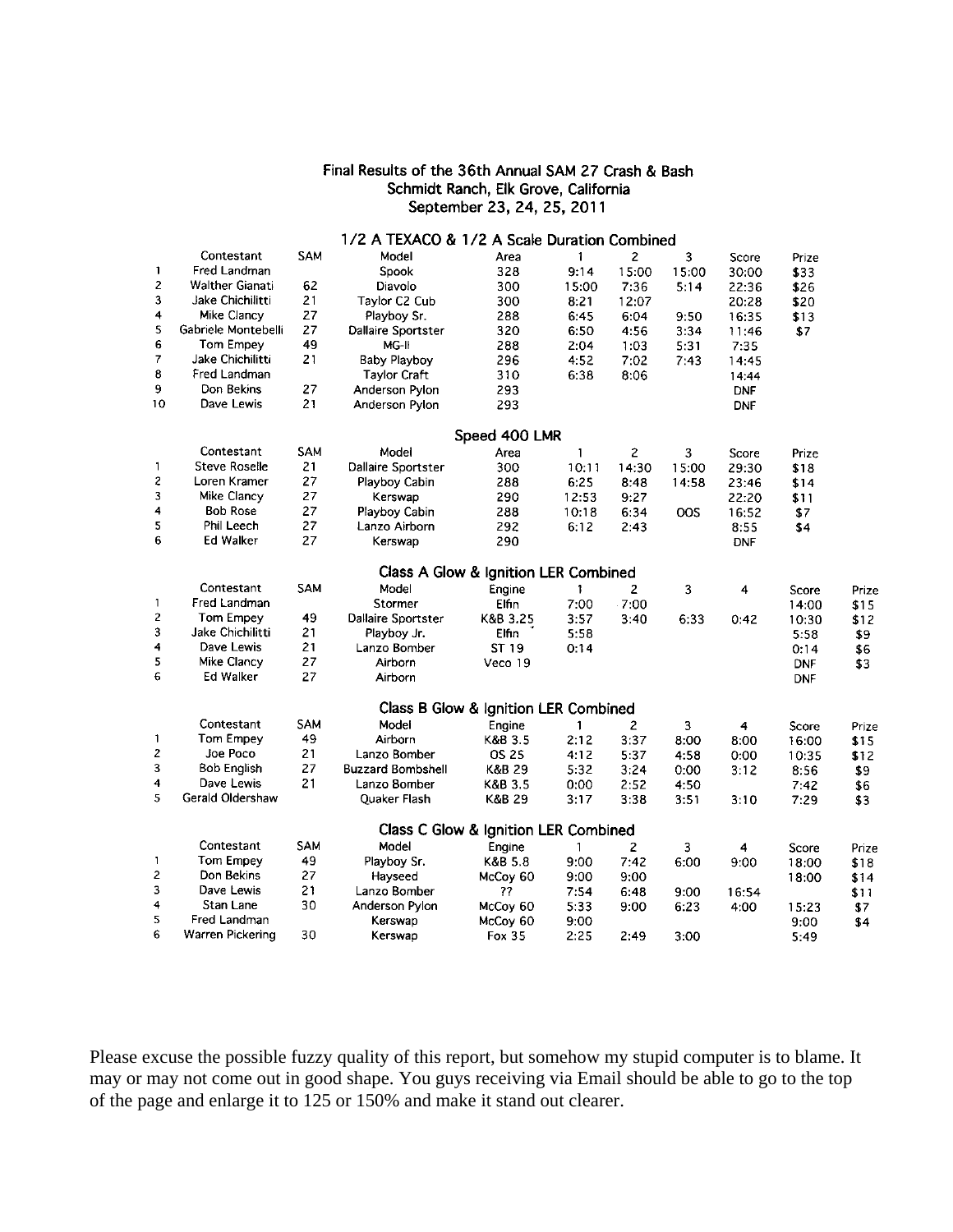## Final Results of the 36th Annual SAM 27 Crash & Bash Schmidt Ranch, Elk Grove, California September 23, 24, 25, 2011

|                         |                        |            |                     | TEXACO                  |              |                |       |       |       |
|-------------------------|------------------------|------------|---------------------|-------------------------|--------------|----------------|-------|-------|-------|
|                         | Contestant             | SAM        | Model               | Engine                  | 1            | $\overline{c}$ | 3     | Score | Prize |
| 1                       | <b>Walther Gianati</b> | 27         | Airborn             | <b>PAW 40</b>           | 27:01        | 15:44          | 33:23 | 33:23 | \$13  |
| 2                       | Dave Lewis             | 21         | Bomber              | 77                      | 0:15         | 7:19           |       | 7:19  | \$10  |
| 3                       | Tiziano Bortolai       | 27         | Bomber              | MVVS 10cc               | 0:00         | 0:00           | 0:00  | 0:00  | \$8   |
| $\overline{\mathbf{4}}$ | Giorgio Crismani       | 27         | Bomber              | <b>PAW 40</b>           | 0:00         |                |       | 0:00  | \$5   |
|                         |                        |            |                     | Class A Texaco          |              |                |       |       |       |
|                         | Contestant             | <b>SAM</b> | Model               | Engine                  | 1            | 2              | 3     | Score | Prize |
| 1                       | Fred Landman           |            | A Box               | <b>MVVS</b>             | 15:00        | 15:00          |       | 30:00 | \$11  |
| $\overline{c}$          | Jake Chichilitti       | 21         | Miss Tiny           | <b>0S.09</b>            | 0:17         | 8:18           | 4:01  | 12:19 | \$9   |
| 3                       | Gabriele Montebelli    | 27         | Dallaire Sportster  | <b>OTM 1.5cc D</b>      | 3:08         | 5:55           | 3:11  | 9:06  | \$7   |
|                         |                        |            |                     | <b>Electric LMR</b>     |              |                |       |       |       |
|                         | Contestant             | <b>SAM</b> | Model               | Motor                   | 1            | $\overline{c}$ | 3     | Score | Prize |
| 1                       | Mike Clancy            | 27         | Playboy             |                         | 10:32        | 6:55           |       | 17:27 | \$13  |
| 2                       | Jack Albrecht          |            | Sailplane           |                         | 7:05         |                |       | 7:05  | \$10  |
| 3                       | <b>Rich Minnick</b>    | 27         | Rocketeer           | 4020                    | 1:45         | 2:35           | 3:42  | 6:17  | \$8   |
| 4                       | <b>Ed Walker</b>       | 27         | Scientific Varsity  |                         | 3:30         |                |       | 3:30  | \$5   |
|                         |                        |            |                     | <b>Electric Texaco</b>  |              |                |       |       |       |
|                         | Contestant             | SAM        | Model               | Motor                   | 1            | 2              |       | Score | Prize |
| 1                       | <b>Andrew Tickle</b>   | 27         | Rocketeer           | AXI 4130                | 16:51        | 9:45           |       | 16:51 | \$13  |
| 2                       | <b>Chip Buss</b>       | 27         | Rocketeer           | AXI 4131                | 11:30        | 12:44          |       | 12:44 | \$10  |
| 3                       | Loren Kramer           | 27         | Airborn             | $S400 -$                | 8:42         | 11:58          |       | 11:58 | \$8   |
| 4                       | <b>Rich Minnick</b>    | 27         | Rocketeer           |                         | 5:44         |                |       | 5:44  | \$5   |
|                         |                        |            |                     | <b>Ohlsson Sideport</b> |              |                |       |       |       |
|                         | Contestant             | <b>SAM</b> | Model               | Engine                  | 1            | 2              | 3     | Score | Prize |
| 1                       | Stan Lane              | 30         | Lanzo RC-1          | Ohlsson 60              | 7:00         | 7:00           |       | 14:00 | \$10  |
| $\overline{c}$          | Dave Lewis             | 21         | Clipper             | Ohlsson 60              | 7:00         | 5:56           |       | 12:56 | \$8   |
|                         |                        |            |                     | Ohlsson 23              |              |                |       |       |       |
| 1                       | Fred Landman           |            | Alert               | <b>O&amp;R 23 SP</b>    | 7:00         | 7:00           |       | 14:00 | \$5   |
|                         |                        |            |                     | Old Time Glider         |              |                |       |       |       |
|                         | Contestant             | <b>SAM</b> | Model               |                         | $\mathbf{1}$ | 2              | 3     | Score | Prize |
| 1                       | Jake Chichilitti       | 21         | Gentle Lady         |                         | 3:05         | 13:40          | 2:24  | 19:09 | \$10  |
| 2                       | Warren Pickering       | 30         | <b>Bird of Time</b> |                         | 4:03         | 0:52           | 0:59  | 5:54  | \$8   |
|                         |                        |            |                     |                         |              |                |       |       |       |

Fred Landman did very well this time out with four wins out of 6events entered. It would have been statistically possible for him to have won five events, but not 6. The reason is that he was competing with himself in the combined 1/2A events with an entry in scale as well as regular 1/2A Texaco. He won the sweepstakes followed by Dave Lewis, Jake Chichilitti and Tom Empey. Glad to see Tom Empey is still active up there in the Oregon wilderness.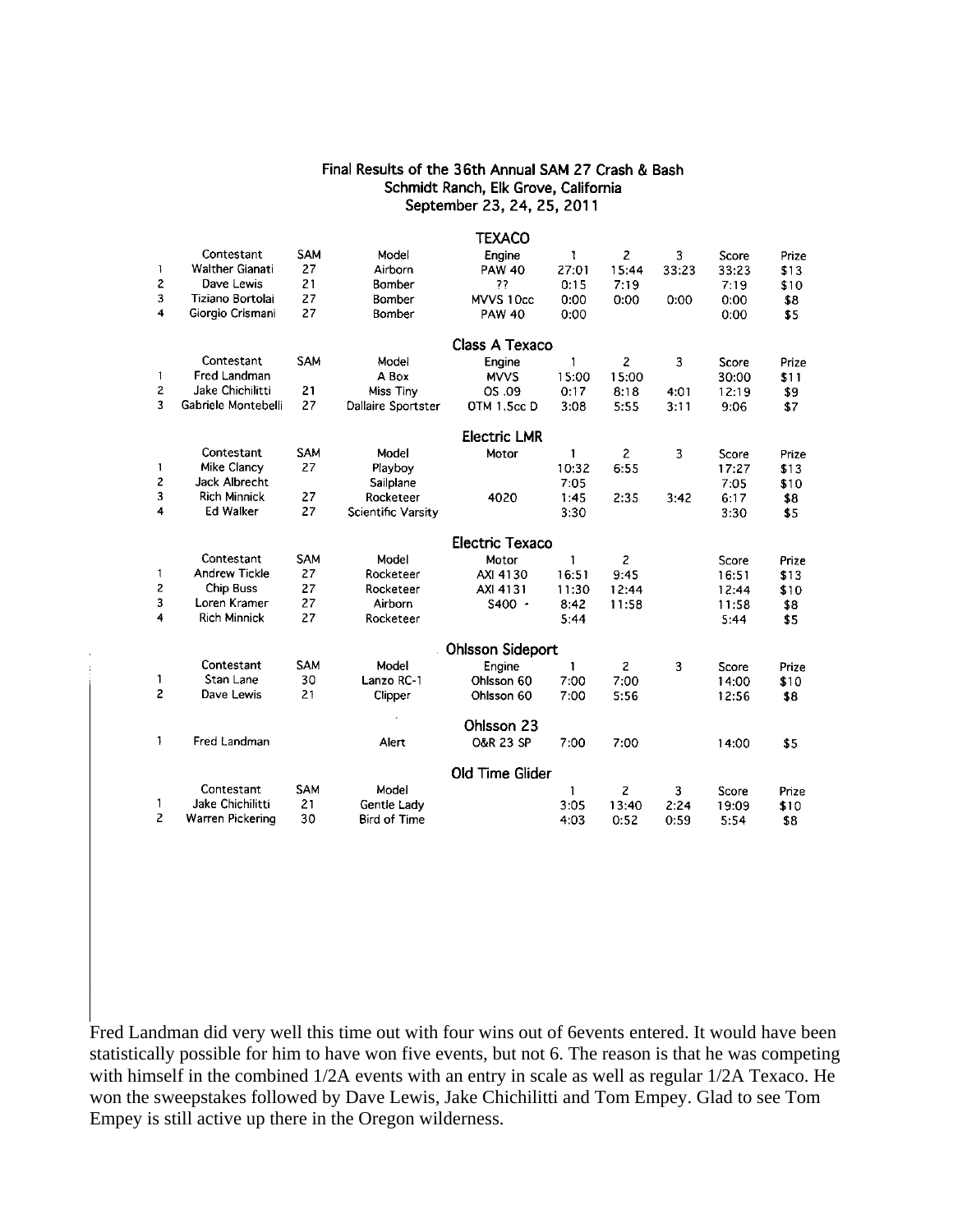**RADIO PROBLEMS** were discussed, mostly over the internet after the SAM Champs. I'll list some of the posts with little further comment, because of the very small universe of reports, so take them for what they're worth. Dave Harding's sudden loss of control (mentioned earlier) with the Boehle Giant appears to have been a battery failure. Here are collected comments good and bad. They may not be in chronological order.

**HiTec:** Is anyone besides me using Hitec 2.4 gear? I seem to be having too many failures and problems. Steve

I hear that one of the three 1600 Sq Ft Airborns that Jay Burkhart built was lost flying a HiTec 2.4. Bob H

There are 3 of us SAM flyers all flying HiTec Auroras and two of us flying HiTec Eclipses with Aurora 2.4 ghz modules in them. I absolutely love mine. Best radio I have ever had. I have been using mine since the beginning of last summer. So we have had good experience. We had one mystery crash but my personal opinion was that was a new airplane with an installation problem. Jay

Hank Gullet that flys with Jay in Kentucky had his Airborn 1600 with Hitec 2.4 dive in and was not found in trees. Also the same day Kent M. also with Hitec 2.4 from the Kentucky group had his dive but it pulled out and he did not crash. Jay also uses the Hitec 2.4 in his SAM models and has no problems I am aware of. Last I heard they had not figured out the problem encountered by Hank and Kent. This was at the Tennessee SAM Contest a while back. I have been flying Futaba 2.4 in my larger SAM models with no problems to date. I purchased the 6 channel 2.4 Futaba when it first came out. I have been using Spektrum in my smaller SAM models. I did have one minor problem but no crash. Probably due to a poor installation on my part. Jack

Aug 20 I'm using Hitech Aurora system with their RX's, Fly high and far with big Old Timer in high glitch R/C hell local flying field with never a problem. I've had mine since 11/09. Highly recommend this system, they don't get much publicity and the TX looks a bit retro on the outside. Inside it's last minute tech, back lit touch screen, etc... Still, I'm the only one in my club that has one. Hitech 2.4 receivers easiest to install and now they have lite 6 channel if you're fussy about weight. I think most "I've lost it problems" with 2.4 can be traced to poor RX antenna placement, batteries, stuff moving around inside the plane, control connections and, wiring. Victor

I have had four receiver failures (resulting in crashes and flyaways and two module problems. I have one Eclipse 7 and one Optic 6 with Spectra modules and about a dozen receivers. . I use Optima 6 and 7 channel receivers. I tried the new Minima receivers but my modules would not bind with them. I had to purchase an HPP-22 PC programmer (\$10) to "Upgrade" my transmitter software so that I could bind the Minimas. Worked OK but now the module would not bind the older Optima receivers. Sent the module to Hitec. Returned the two Minimas to Tower. Sorry I ever started with Hitec. Steve

Aug. 18: Jay Burkart uses the Aurora 9 Hitec 2.4 system and he has had no problems. Telemetry last year saved one of Jay's models when using BEC with Lipo. Low voltage indicated for airborne pack at high altitude so he dove down and landed. Now he does not use BEC for LMR and Electric Texaco events.

BEC works great for Speed 400 and the Wakefield events where you can use any capacity two cell Lipo and take only about 50% capacity for each flight.

For the LMR and Electric Texaco events most try to take maybe 90% of the battery's capacity so BEC can get you in trouble in long flights. Last year at the SAM Champs, LMR fly offs exceeded 50 minutes.

I think all three of the lads from Kentucky use the Aurora 9 and have converted some Hitec 72 mHz transmitters with the Hitec 2.4 transmitter modules. Jack

Aug. 20The module and every receiver I have returned for service was acknowledged to have a problem and was replaced. Steve

**SPECTRUM**: I have been using Spektrum in my smaller SAM models. I did have one minor problem but no crash. It was probably due to a poor installation on my part. Jack

I've followed a number of threads on the internet about 2.4 teething problems. Spektrum was first on the market and I suspect they have paid a high price for not taking their time to get it right before going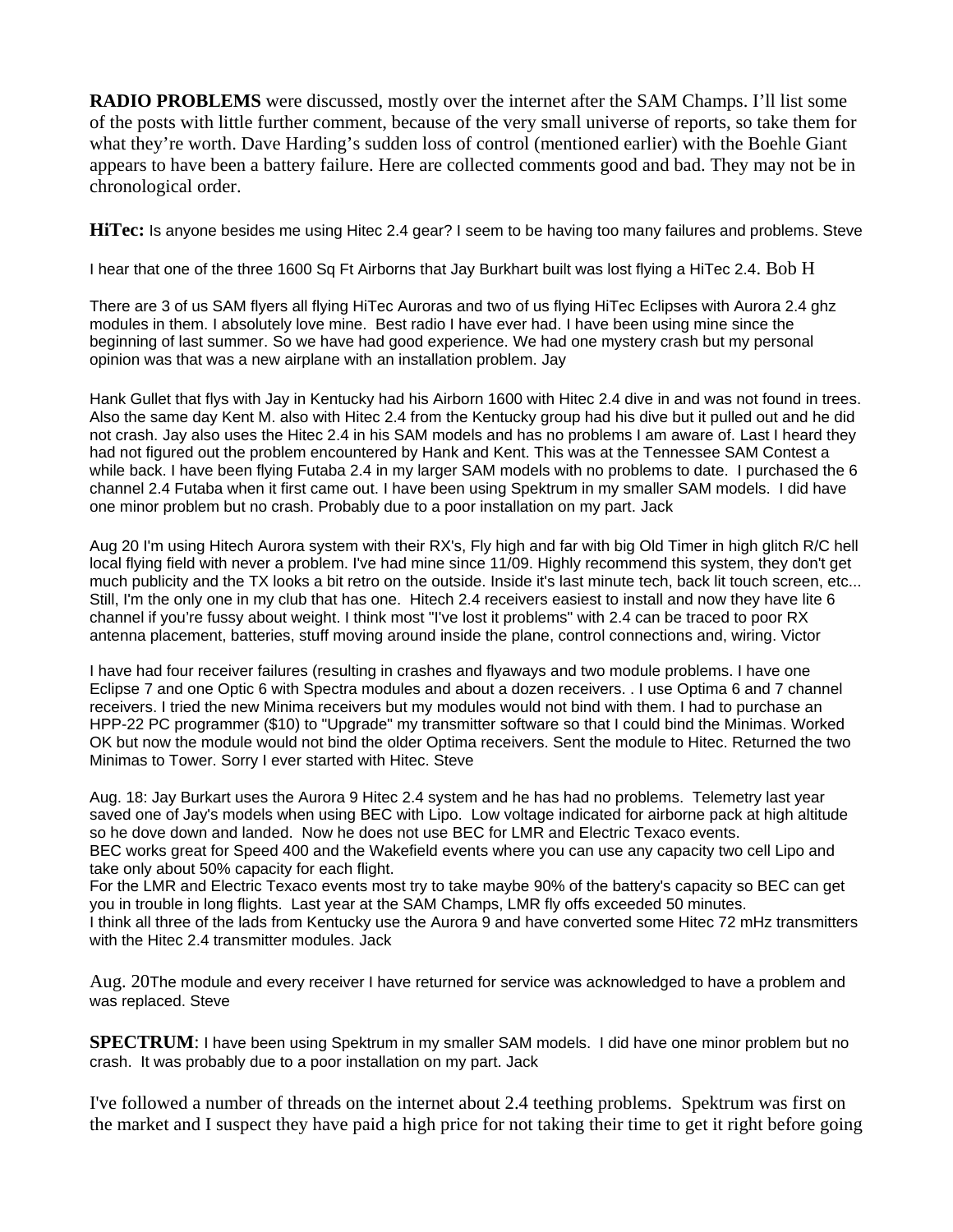into production. On the other hand, they certainly grabbed huge market share by being first, so maybe it was the customer who has paid a high price. Dick

Attention Spectrum AR-500 Owners! At the SAM 27 Crash and Bash held at the Schmidt Ranch in Elk Grove, I was advised that the Spectrum AR-500 Rx has experienced range problems which could lead to loss of signal/control at less than optimum range. This problem was verified by the experience of a SAM modeler at the event. In a telephone conversation with Spectrum technician "Tom" today he verified that the problem existed with "some" AR-500 receivers and. while Spectrum has chosen not to issue a notice of the problem, they have recognized it in "some" receivers. Current owners who have experienced range problems - loss of signal/jittering servos etc - should immediately return the Rx to Spectrum describing the problem. It is further recommended that AR-500 owners who have not noticed a LOS problem, **to be safe**, should return the Rx to Spectrum for inspection. The Spectrum tech rep noted that Spectrum has discontinued the AR-500, has replaced some AR-500's with AR-600's and will work with owners to find a "satisfactory solution". Bill

**FUTABA:** I have been flying Futaba 2.4 in my larger SAM models with no problems to date. I purchased the 6 channel 2.4 Futaba when it first came out. Jack

Bad Futaba 2.4 radio. Crashed both planes. Lost contact up in the air. Planes went wild. Both planes had been pre-tested and were fantastic. Jim H

Dick Bartkowski and I both bought Futaba E6A 2.4 GHz radios about four years ago and have used them extensively since without problems. I even bought Steve Boucher's complete set when he thought he had thermal problems and that gear has never given us problems either. Just before leaving for the Champs Dick began to have problems with the radio in his venerable Record Hound. Occasionally his servos began to chatter and go hard over on start-up and the receiver seemed to become unbound. He thought it was a transmitter problem so I lent him my spare and that seemed to fix the problem. But at the Champs on Tuesday, as he waited for an LMR flight he once again got the problem and we explored further. We found that one of his servos was not working properly; in fact it seemed to work in one direction but had difficulties going the other way. Ultimately we reached in and turned it by hand. It would go one way but not the other. It seems that in jamming it drew high current from the separate Rx battery and consequently pulled the system voltage below operating levels. This in turn caused the Rx to drop out of binding. Fortunately the weather allowed us to drive to Hobby People and buy new servos, which Dick installed in time to win Electric Texaco with what was probably the RC high time of the meet in 41 minutes and change. Subsequent disassembly of the servo verified it would go one way easily but only with great difficulty the other way. Examination of the gearing did not indicate why this was so. Of course this would not be Jim's problem as he had difficulties with both planes and I presume one transmitter. Dave

Amen to Dave's results. At our SAM 26 home field, we've had flawless performance so far with the Futaba "cheap" 6EX 2.4 systems with both the older 606 receivers and the current 617 receivers. In fact it cured some minor ignition interference problems in four different ships. I also fly two ships with an older 7U transmitter using the 2.4 TX module and 617 RX's. Dave's findings indicate maybe one should look beyond just the transmitter and receiver when there's an apparent control problem. Bob A

**TRANSMITTERS & RECEIVERS** do fail, and when the cause of a crash can't be determined, they usually catch the blame. But we need to remember that they are just part of a system that guides the ship. Batteries and connectors can and do fail. Servos fail. Servo rails come unglued. Aircraft structures fail and the failure can't always be identified after a crash. And we've even watched a stall or other pilot error in gusty wind be declared as a radio failure.